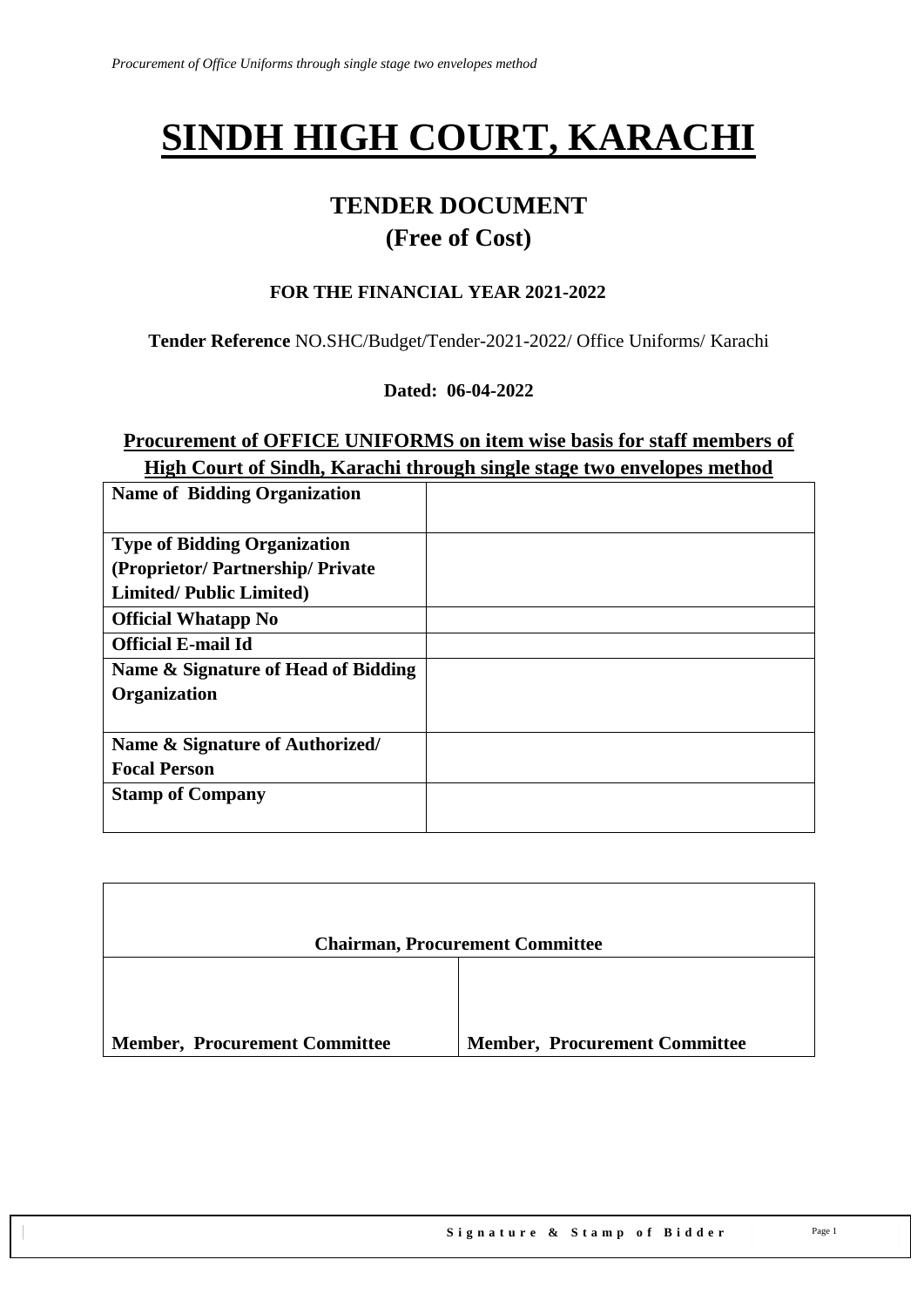# **Contents**

| 5. |  |
|----|--|
|    |  |
|    |  |
|    |  |
|    |  |
|    |  |
|    |  |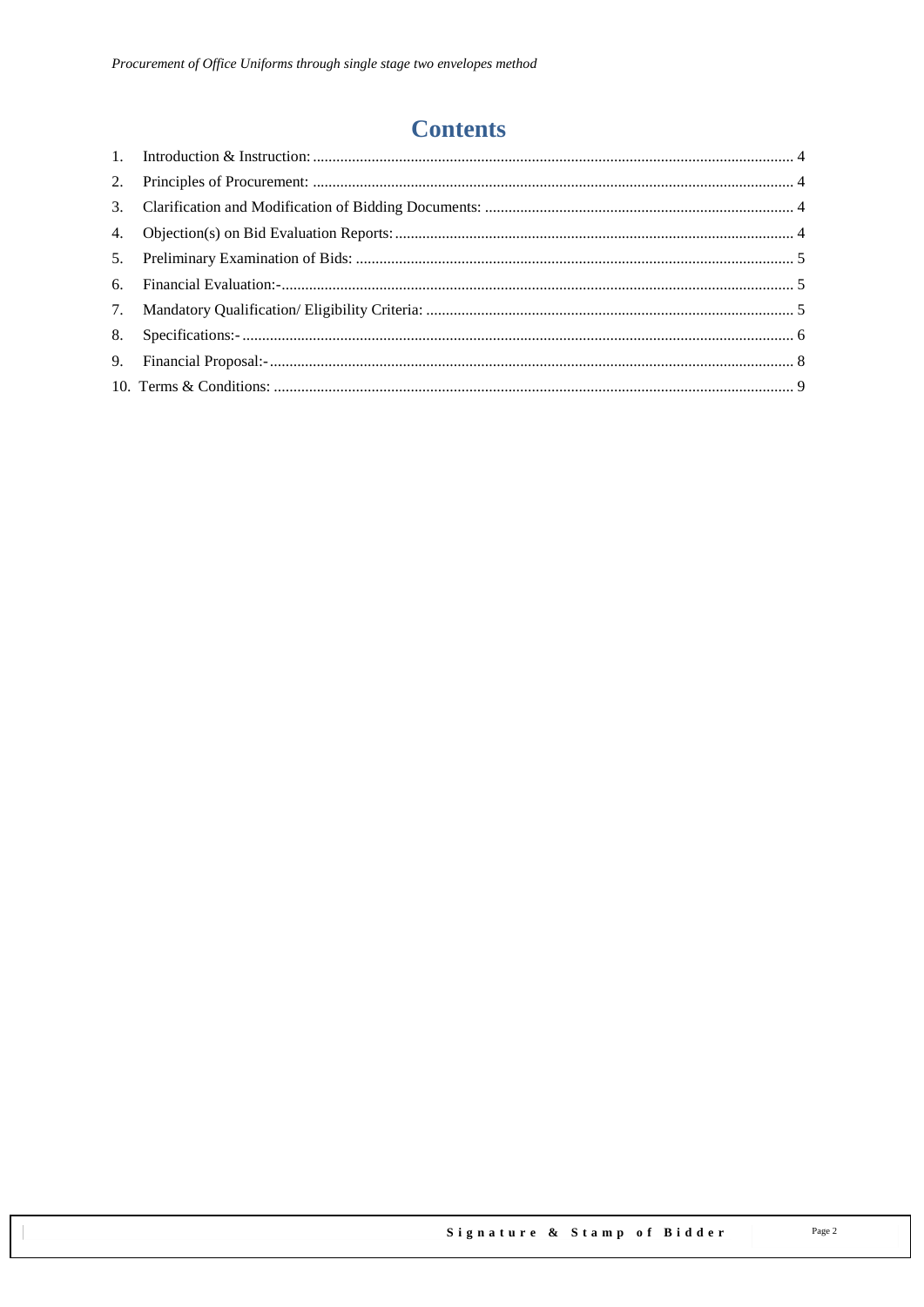Tender Reference No. \_\_\_\_\_\_\_\_\_\_\_\_\_ Dated\_\_\_-\_\_\_\_\_-2022

**To,** 

**The Learned Registrar, Sindh High Court, Karachi.**

Respected Sir,

We, the undersigned, offer to provide our services for **Procurement of OFFICE UNIFORMS on item wise basis for staff members of High Court of Sindh, Karachi through single stage two envelopes method"**, as a Bid, sealed in an envelope. **Mr. \_\_\_\_\_\_\_\_\_\_\_\_\_\_\_\_\_\_\_** holding **CNIC No. \_\_\_\_\_\_\_\_\_\_\_\_\_\_\_\_\_\_\_\_\_\_** has been authorized to attend the Bid Meetings on behalf of our organization.

We understand that Sindh High Court is not bound to accept any Proposal you receive and reserves the right to accept or reject any offer and to annul the bidding process and reject all proposals without assigning any reason or having to owe any explanation whatsoever.

The decision of Purchase Committee shall be final and cannot be challenged on any ground at any forum and the Purchase Committee will not be liable for any loss or damage to any party acting in reliance thereon.

Sincerely,

**Name: Designation: Name of Company Dated:**

*\*No need to print this on company letter head.*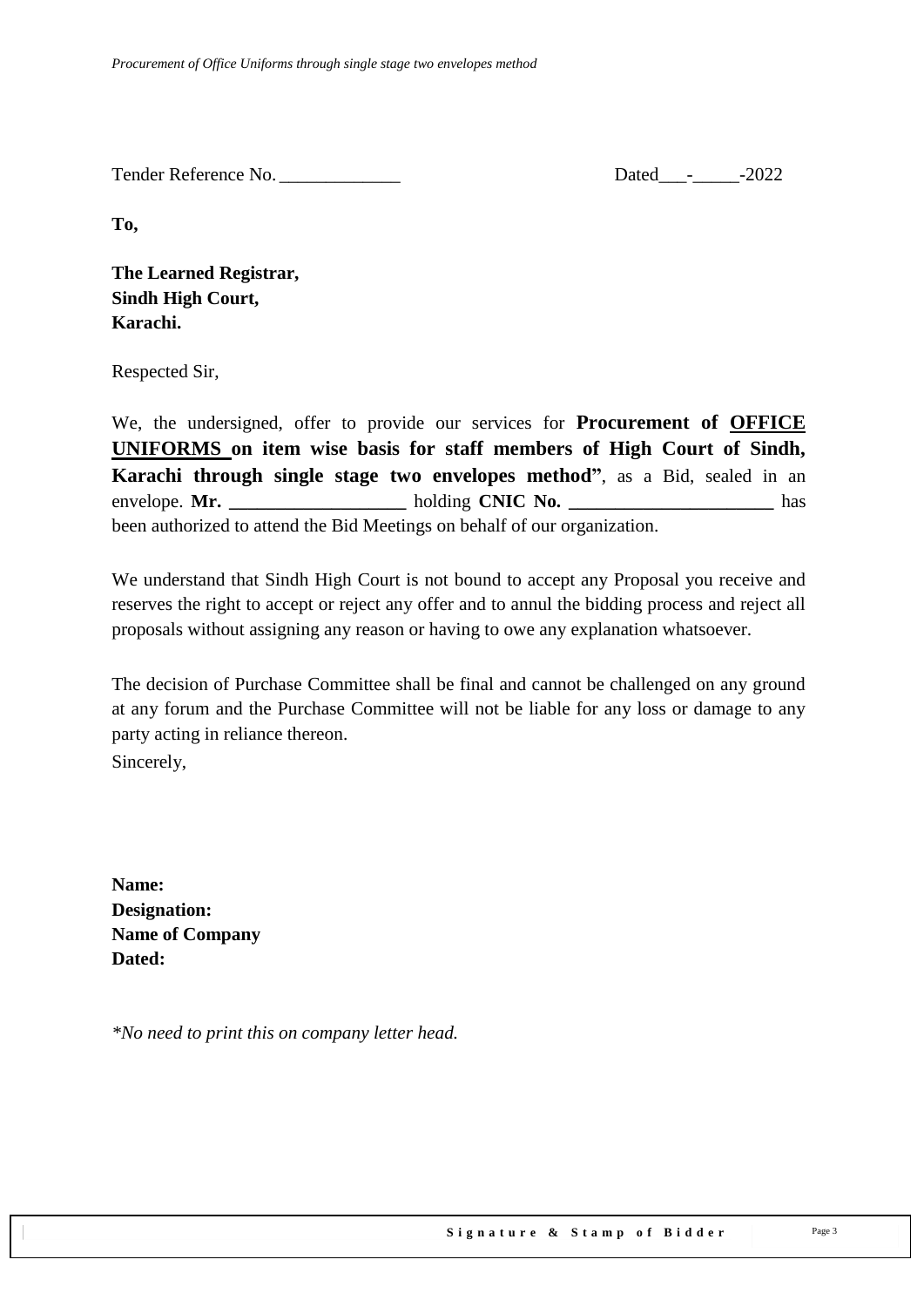### <span id="page-3-0"></span>**1. Introduction & Instruction:**

The SINDH HIGH COURT (SHC) is the highest judicial institution of the province of [Sindh.](https://en.wikipedia.org/wiki/Sindh) We are interested to purchase items, as mentioned in tender document, from your esteemed firm / agency in transparent manner. SHC reserves the right to increase/ decrease the quantities as per requirement in the light of availability of funds, as per rules.

| <b>Description</b>                                                              | Date $\&$ time of Date $\&$ time   |                  |
|---------------------------------------------------------------------------------|------------------------------------|------------------|
|                                                                                 | Submission of Bids   of Opening of |                  |
|                                                                                 |                                    | <b>Bids</b>      |
| <b>Procurement of OFFICE UNIFORMS on</b> On or                                  | before On                          | $25^{\text{th}}$ |
| <b>item wise basis for staff members of High</b> $25th$ April, 2022 April, 2022 |                                    |                  |
| <b>Court of Sindh, Karachi through single stage</b> at 10:00 a.m.               |                                    | at $10:30$ a.m.  |
| two envelopes method.                                                           |                                    |                  |

<span id="page-3-1"></span>Please be informed that in case of public holiday/ unforeseen events, tender will be opened on the next working day.

#### **2. Principles of Procurement:**

 Sindh High Court believes in fair, open, transparent and corruption free tender process. It is ensured that procurements are conducted in a *fair and transparent manner* and the object of procurement brings value for money to our organization. Hence, bidders are directed to provide soft  $\&$  hard copies of all required documents as mentioned in "Eligibility" Criteria". We strictly follow "No Gift Policy" and do not favor any bidder. Any influence for winning the tender will disqualify the bidder from the tender process and bidder may be black listed for the life time subject to rules.

#### <span id="page-3-2"></span>**3. Clarification and Modification of Bidding Documents:**

Bidding Document has been prepared as per rules. Clarifications (if any) for contents of bidding documents may be sent to the Procurement Committee comprising D.G (F&A), D.R (Accounts) and Accounts Officer, A.G Sindh through Registrar, High Court in writing, at least five calendar days prior to the date of opening of bid. Clarification in response to a query shall be uploaded on the official website of Sindh High Court. All bidders are advised to visit the website of Sindh High Court for keeping them updated.

#### <span id="page-3-3"></span>**4. Objection(s) on Bid Evaluation Reports:**

 Bid Receiving Time Sheet, Bid Attendance Sheet, Eligibility Criteria Report, Technical Bid Evaluation Report and Financial Bid Evaluation Report shall be uploaded on the official website of High Court of Sindh. Objection(s) if any should be submitted within THREE (03) working days of uploading of reports. Thereafter, no objection shall be entertained.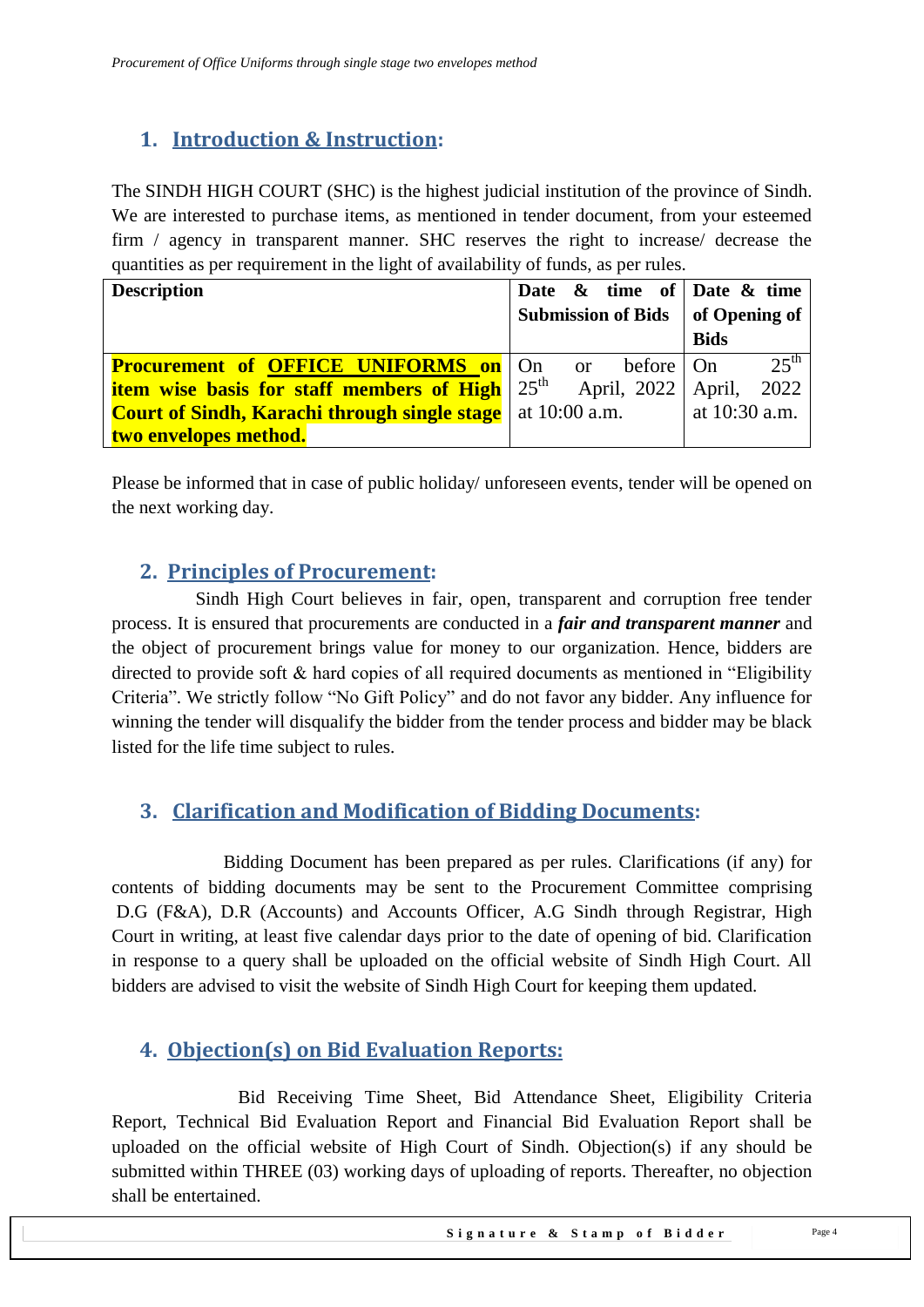#### <span id="page-4-0"></span>**5. Preliminary Examination of Bids:**

 Procurement Committee shall examine the bids to confirm that all required documents and specifications/ technical documentation requested in bidding documents have been provided, and to determine the completeness of each document submitted. If any of the required documents or information is missing, the bid shall be rejected. Further, Sindh High Court shall examine the Bid to confirm that all terms and conditions specified in the bidding documents have been accepted by the Bidder without any material deviation or reservation.

#### <span id="page-4-1"></span>**6. Financial Evaluation:-**

 Financial Evaluation of eligibility/technical qualified Bid (s) shall be done on **LOT WISE BASIS** on the basis of total amount with all taxes as mentioned in financial proposal. All government taxes shall be applicable as per rules. Tender may be awarded to the lowest bidder (s) subject to fulfillment of all the terms & conditions of bidding documents and specifications/ requirements of Sindh High Court as mentioned in bidding documents and as per rules.

#### <span id="page-4-2"></span>**7. Mandatory Qualification/ Eligibility Criteria:**

 Hard Copies (print out) of following documents are mandatory. The bids disqualified / not responsive to the Mandatory Qualification Criteria as mentioned below shall not be eligible for further Evaluation.

| S#             | <b>Eligibility Criteria</b>                                              | <b>Flagged</b> |  |
|----------------|--------------------------------------------------------------------------|----------------|--|
| $\mathbf{1}$   | Complete filled, signed & stamped Tender Document.                       |                |  |
| $\overline{2}$ | Copies of relevant Tax Certificates                                      | B              |  |
| $\overline{3}$ | Copies of at least THREE (03) Purchase Orders along with work            | $\mathbf C$    |  |
|                | completion certificate/ delivery challan of the relevant item during     |                |  |
|                | the last three years.                                                    |                |  |
| $\overline{4}$ | Affidavit on stamp paper of Rs. 100/- duly notarized to the effect       | D              |  |
|                | that:                                                                    |                |  |
|                | $\mathbf{i}$ .<br>The bidder is neither blacklisted nor suspended by any |                |  |
|                | National / International, including Provincial and Federal               |                |  |
|                | Government                                                               |                |  |
|                | ii.<br>Bidder has submitted the correct and complete information         |                |  |
|                | along with the bid/offer. If any document / information is               |                |  |
|                | found forged / engineered / fake / bogus at any stage, the               |                |  |
|                | bidder may be declared as Blacklisted in accordance with law             |                |  |
|                | and the performance guarantee and payment, if any may be                 |                |  |
|                | forfeited.                                                               |                |  |
| 5              | Average annual turnover in preceding 3 financial years should not be     | E              |  |
|                | less than Rs. 2 million demonstrated through income tax returns /        |                |  |
|                | Audited statement of Accounts.                                           |                |  |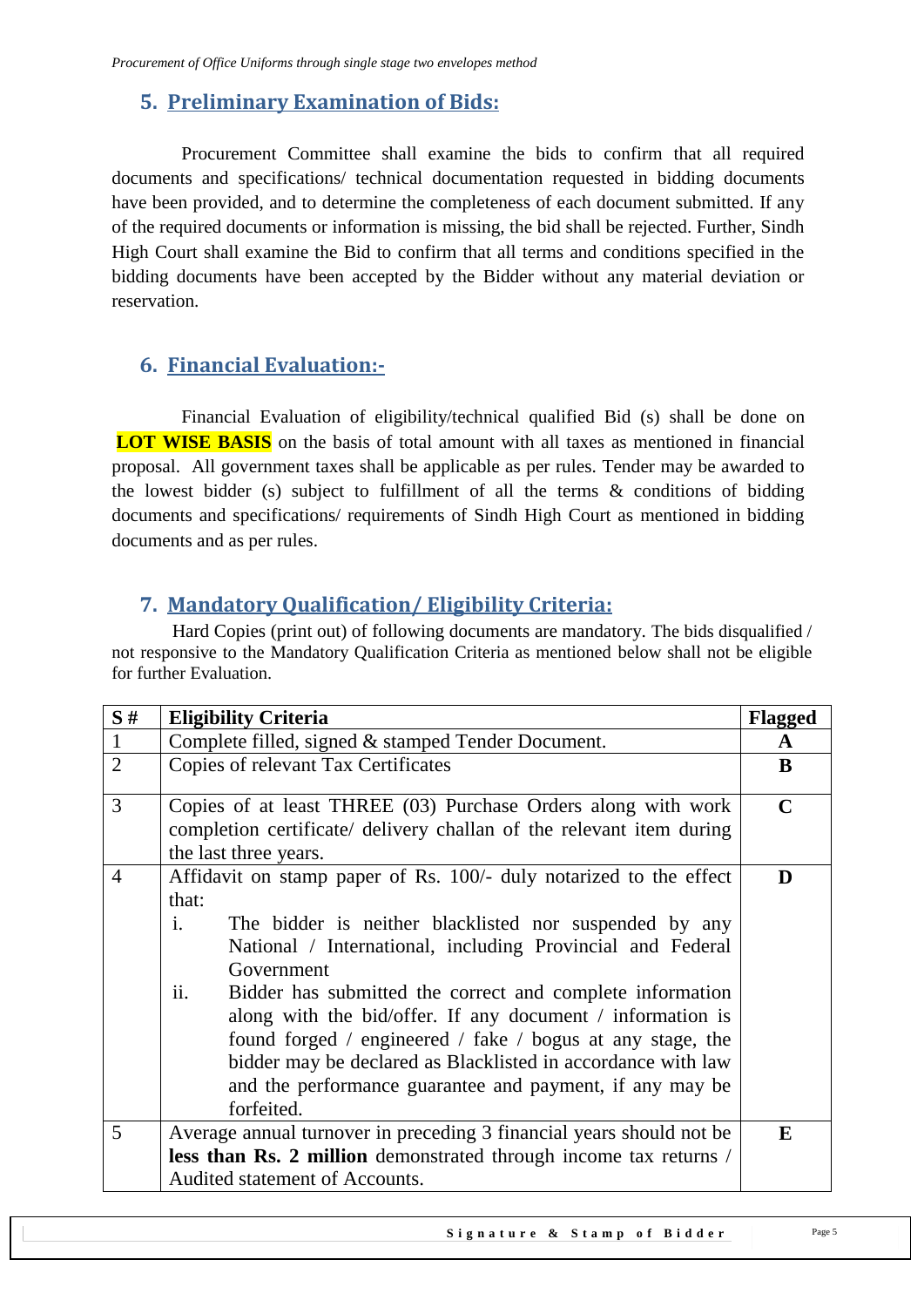## <span id="page-5-0"></span>**8. Specifications:-**

- Samples of office uniforms are required along with technical proposal. Technical Proposal without samples of office uniforms (fabrics, shoes, socks etc) shall not be considered.
- Bidder shall provide office uniforms (Shalwar Kameez, Sherwani, shoes, socks etc) as per actual measurement of staff members.
- Complete set of Office Uniforms means fabric, stitching, shoes, sock and other items as mentioned in specifications.
- The process of actual measurement of staff members will be carried out in the premises of High Court of Sindh, Karachi in coordination with Secretary Services of this Court.
- Uniforms shall be distributed to staff members in the premises of High Court of Sindh, Karachi and record of the same shall be kept by the bidder.

| S#             | <b>Name of Post</b>      | <b>Working</b>  | <b>Specification of Complete Set of Office Uniform</b>   |
|----------------|--------------------------|-----------------|----------------------------------------------------------|
|                |                          | Strength/       |                                                          |
|                |                          | <b>Number</b>   |                                                          |
|                |                          | of staff        |                                                          |
|                |                          | members         |                                                          |
| $\mathbf{1}$   | <b>Building</b>          | 01              | • Two sets of stitched White Shalwar Kameez (premium     |
|                | <b>Supervisor</b>        |                 | quality wash & wear fabric of famous brand) each with    |
| $\overline{2}$ | <b>Naib Qasid</b>        | 115             | badges and monogram as per instruction of SHC.           |
|                |                          |                 | • Two pairs of black socks (Dowson or equivalent         |
|                |                          |                 | standard) each.                                          |
|                |                          |                 | • One $(01)$ pair of shoes (bata or equivalent standard) |
|                |                          |                 | each.                                                    |
| $\mathfrak{Z}$ | <b>Garden Supervisor</b> | 01              | sets of stitched Malasia Shalwar Kameez<br>$\bullet$ Two |
| $\overline{4}$ | <b>Gardener</b>          | 10              | (premium quality wash & wear fabric of famous brand)     |
| 5              | <b>Sanitary Worker</b>   | 31              | each with badges and monogram as per instruction of      |
| 6              | Farash                   | 61              | SHC.                                                     |
| $\tau$         | Chowkidar                | 32              | Two pairs of black socks (Dowson or equivalent           |
| 8              | Electrician,             | 05 <sub>o</sub> | standard) each.                                          |
|                | <b>Plumber</b><br>and    |                 | • One $(01)$ pair of shoes (bata or equivalent standard) |
|                | Chowkidar posted         |                 | each.                                                    |
|                | at Perveen House         |                 |                                                          |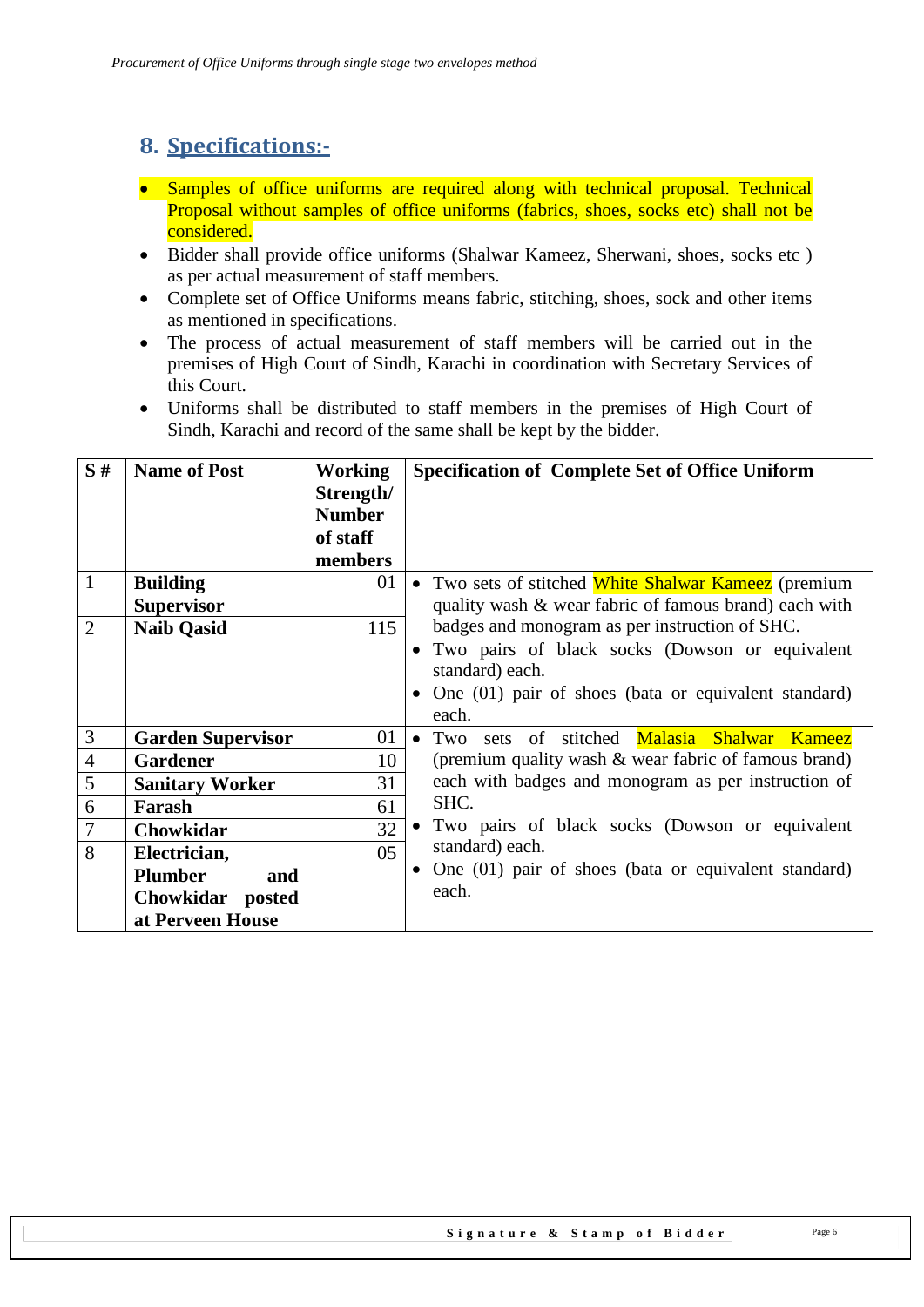| 9  | Hawaldar                | 41 | Two sets of stitched White Shalwar Kameez (premium<br>quality wash & wear fabric of famous brand) each<br>with badges and monogram as per instruction of SHC.<br>One (01) stitched <b>Blue Sherwani</b> (premium quality<br>$\bullet$<br>fabric of famous brand or equivalent standard; badges<br>and monogram with golden ribbon work as per<br>instruction of SHC and sample) each.<br>One (01) stitched White Sherwani (premium quality<br>fabric of famous brand or equivalent standard; badges<br>and monogram as per instruction of SHC and sample)<br>each.<br>Two pairs of black socks (Dowson or equivalent<br>٠<br>standard) each.<br>One (01) pair of shoes (bata or equivalent standard)<br>each. |
|----|-------------------------|----|---------------------------------------------------------------------------------------------------------------------------------------------------------------------------------------------------------------------------------------------------------------------------------------------------------------------------------------------------------------------------------------------------------------------------------------------------------------------------------------------------------------------------------------------------------------------------------------------------------------------------------------------------------------------------------------------------------------|
| 10 | <b>Driver</b>           | 51 | • Two sets of stitched White Shirt & Pant (premium                                                                                                                                                                                                                                                                                                                                                                                                                                                                                                                                                                                                                                                            |
|    |                         |    | quality fabric of famous brand) each with badges and<br>monogram as per instruction of SHC and sample.<br>• Two $(02)$ Driver's cap each as per sample.<br>· Two pairs of black socks (Dowson or equivalent<br>standard) each.<br>• One (01) pair of shoes (bata or equivalent standard)<br>each.                                                                                                                                                                                                                                                                                                                                                                                                             |
| 11 | <b>Bearer/ Tea Room</b> | 04 | • Two sets of stitched White Shirt & Pant (premium                                                                                                                                                                                                                                                                                                                                                                                                                                                                                                                                                                                                                                                            |
|    | <b>Staff</b>            |    | quality fabric of famous brand) each with badges and<br>monogram as per instruction of SHC and sample.<br>Two pairs of black socks (Dowson or equivalent<br>$\bullet$<br>standard) each.<br>• One (01) pair of shoes (bata or equivalent standard)<br>each.                                                                                                                                                                                                                                                                                                                                                                                                                                                   |
| 12 | <b>Cook-cum-House</b>   | 02 | • Two sets of stitched White Shalwar Kameez (premium                                                                                                                                                                                                                                                                                                                                                                                                                                                                                                                                                                                                                                                          |
|    | Keeper posted<br>at     |    | quality wash & wear fabric of famous brand) each with                                                                                                                                                                                                                                                                                                                                                                                                                                                                                                                                                                                                                                                         |
|    | <b>Perveen House</b>    |    | badges and monogram as per instruction of SHC.                                                                                                                                                                                                                                                                                                                                                                                                                                                                                                                                                                                                                                                                |
|    |                         |    | Two $(02)$ Cook's cap each.<br>$\bullet$                                                                                                                                                                                                                                                                                                                                                                                                                                                                                                                                                                                                                                                                      |
|    |                         |    | Two pairs of black socks (Dowson or equivalent<br>standard) each.                                                                                                                                                                                                                                                                                                                                                                                                                                                                                                                                                                                                                                             |
|    |                         |    | • One (01) pair of shoes (bata or equivalent standard)                                                                                                                                                                                                                                                                                                                                                                                                                                                                                                                                                                                                                                                        |
|    |                         |    | each.                                                                                                                                                                                                                                                                                                                                                                                                                                                                                                                                                                                                                                                                                                         |

| <b>Chairman, Procurement Committee</b>                                       |  |  |
|------------------------------------------------------------------------------|--|--|
| <b>Member, Procurement Committee</b><br><b>Member, Procurement Committee</b> |  |  |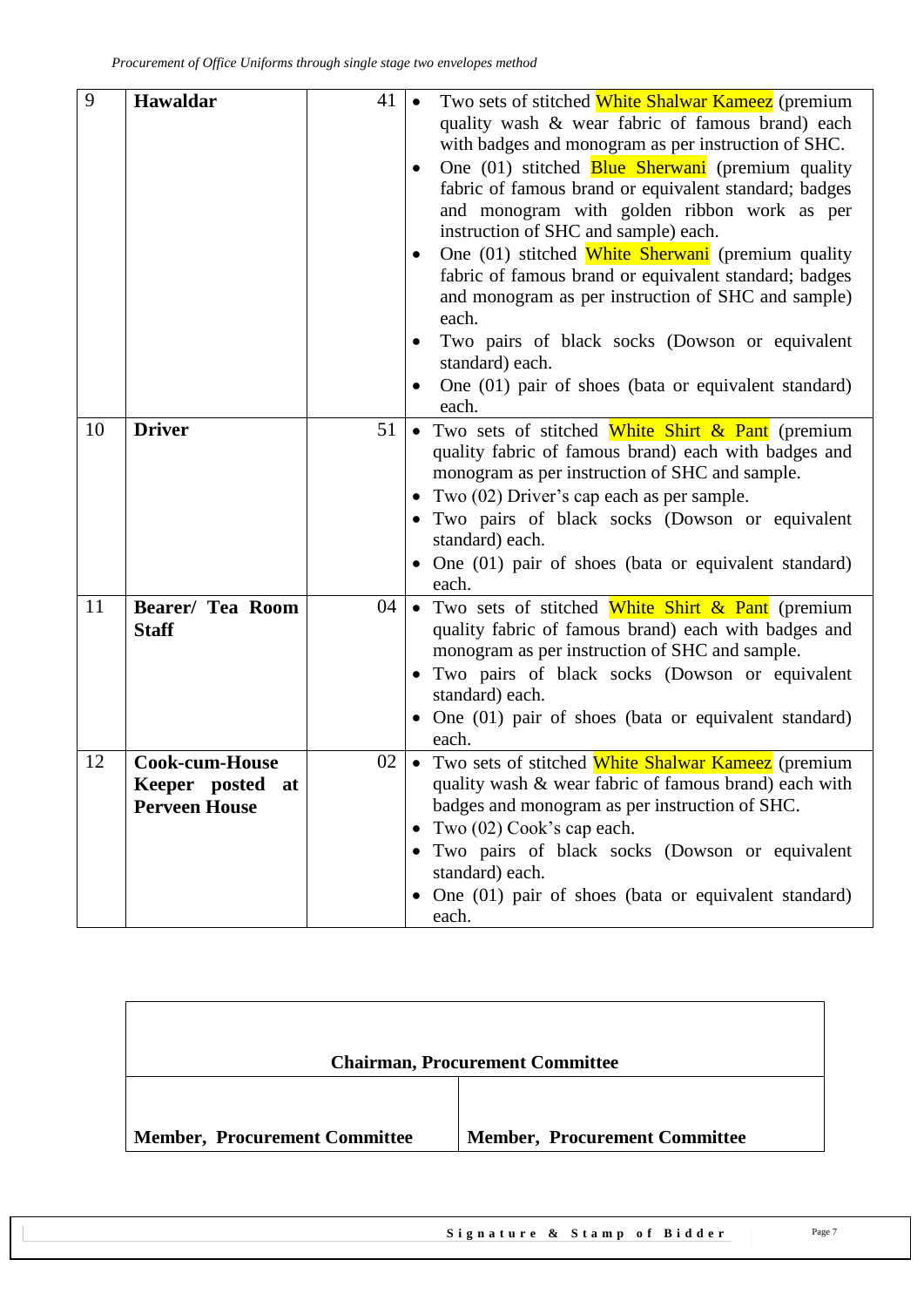#### <span id="page-7-0"></span>**9. Financial Proposal:-**

- a) Bidder must submit sealed financial proposal. Financial proposal of technically non-qualified bidder shall be returned.
- b) Rates must be quoted in Pakistani Currency.
- c) Rates must be inclusive of transportation/ installation and all other charges if any.
- d) All Government taxes shall be applicable as per rules and the same shall be deducted by the Office of A.G Sindh and its decision shall be final.
- e) No request for change in price shall be considered under any circumstances due to fluctuation in dollar prices or any other factor affecting the prices.

| Lot            | <b>Name of Post</b>        | <b>Working</b>    | <b>Unit Cost of</b>      | <b>Total Amount with all</b> |
|----------------|----------------------------|-------------------|--------------------------|------------------------------|
| N <sub>0</sub> |                            | <b>Strength</b>   | <b>Complete Set of</b>   | $taxes$ (Rs.)                |
|                |                            |                   | <b>Office Uniform as</b> |                              |
|                |                            |                   | per specifications       |                              |
|                |                            |                   | with all taxes,          |                              |
|                |                            |                   | transportation etc       |                              |
|                |                            | $A$ <sup>29</sup> | "B"                      | A X B                        |
| $\mathbf{1}$   | <b>Building Supervisor</b> | 01                |                          |                              |
| $\overline{2}$ | <b>Bearer/ Judges Tea</b>  | 04                |                          |                              |
|                | <b>Room Staff</b>          |                   |                          |                              |
| 3              | <b>Naib Qasid</b>          | 115               |                          |                              |
| $\overline{4}$ | <b>Garden Supervisor</b>   | 01                |                          |                              |
| 5              | <b>Gardener</b>            | 10                |                          |                              |
| 6              | <b>Sanitary Worker</b>     | 31                |                          |                              |
| $\overline{7}$ | Farash                     | 61                |                          |                              |
| 8              | Chowkidar                  | 32                |                          |                              |
| 9              | Electrician, Plumber       | 0 <sub>5</sub>    |                          |                              |
|                | Chowkidar<br>and           |                   |                          |                              |
|                | at Perveen<br>posted       |                   |                          |                              |
|                | <b>House</b>               |                   |                          |                              |
| 10             | <b>Hawaldar</b>            | 41                |                          |                              |
| 11             | <b>Driver</b>              | 51                |                          |                              |
| 12             | <b>Cook-cum-House</b>      | 02                |                          |                              |
|                | Keeper posted<br>at        |                   |                          |                              |
|                | <b>Perveen House</b>       |                   |                          |                              |

|                                      | <b>Chairman, Procurement Committee</b> |
|--------------------------------------|----------------------------------------|
| <b>Member, Procurement Committee</b> | <b>Member, Procurement Committee</b>   |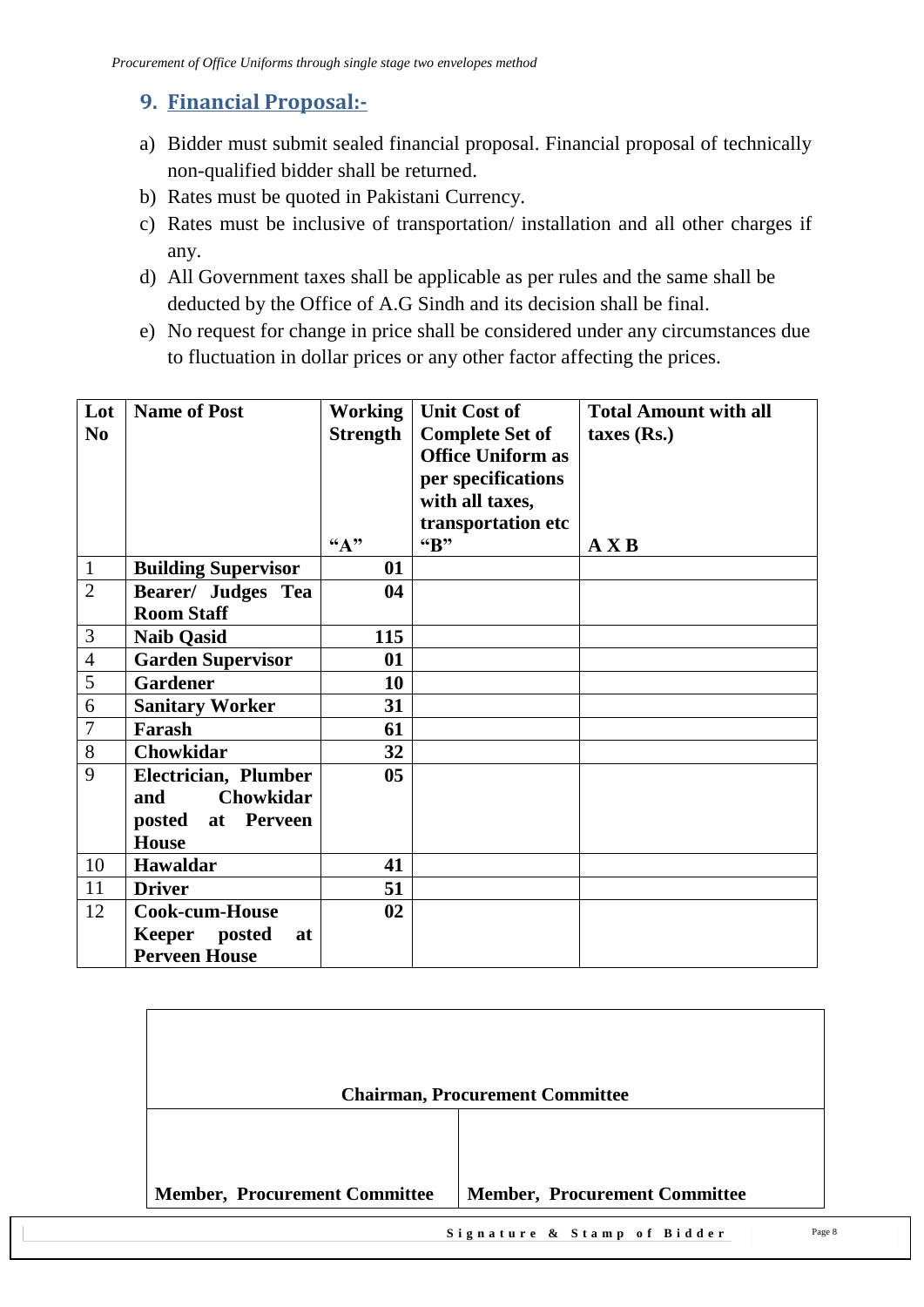#### <span id="page-8-0"></span>**10. Terms & Conditions:**

- 1. **Bidding Method**: *Single Stage-two Envelope method* will be adopted for bidding process as per SPPRA Rules.
- 2. **Qualification/ Eligibility:** Bidders are bound to submit soft and hard copies of all documents as mentioned in Eligibility Criteria Section, in order to establish their eligibility to participate in bid. In case of non-availability of either, soft or hard copy, bidder may be disqualified.
- 3. **Bid Security**: Bid Security of 1% of total quoted amount will be deposited along with Tender Document in shape of BID SECURITY FORM/ PAY ORDER/ BANK DRAFT as reflected in tender notice. Bid Security should favour Registrar, High Court of Sindh, Karachi. The bid security of unsuccessful bidder will be released by SHC after award of work or after expiry of bid validity period as per rules.
- 4. **Late Bids**: Sindh High Court shall not consider any bid that arrives after the deadline for submission of bids, as reflected in NIT. Any bid received after the deadline for submission of bids shall be declared late, rejected, and returned unopened to the Bidder.
- 5. **Responsive Bids**: A substantially responsive Bid is one that conforms to all the terms, conditions, and specifications of the Bidding Documents without material deviation, reservation, or omission. Non-responsive Bids shall not be considered. Bidders are advised in their own interest to prepare their bids as per format, requirements, terms & conditions, mentioned in bid documents. Bidders are also advised to submit soft and hard copies of all required documents along with their bids.
- 6. **Award of Contract**: Sindh High Court may award the Contract to the **qualified Bidder** whose offer has been determined to be the lowest bid and is substantially responsive to the Bidding Documents, provided further that the Bidder is determined to be qualified to perform the Contract satisfactorily.
- 7. **Notification/ Purchase Order for Award of Contract**: Prior to the expiration of the period of bid validity, Sindh High Court will notify the successful Bidder, in writing, that its Bid has been accepted. Until a formal Contract is prepared and executed, the purchase order/ notification of award shall constitute a binding Contract.
- 8. **Performance Security**: The bid security of successful bidder will be released after submission of Performance Security equal to **5% of total cost of contract**.
- 9. **Release of Performance Security**: Performance Security shall be released after successful delivery of goods and issuance of satisfactory certificate from the concerned officer.
- 10. **Validity Period:** The procurement contract will be awarded within bid **validity period i.e. 90 days** as per SPRRA Rules.
- 11. **Receiving/Acceptance of Purchase Order:** The vendor will sign the copy of the Purchase Order as acknowledgement. Copy of Purchase Order along with relevant documents must be submitted along with bill.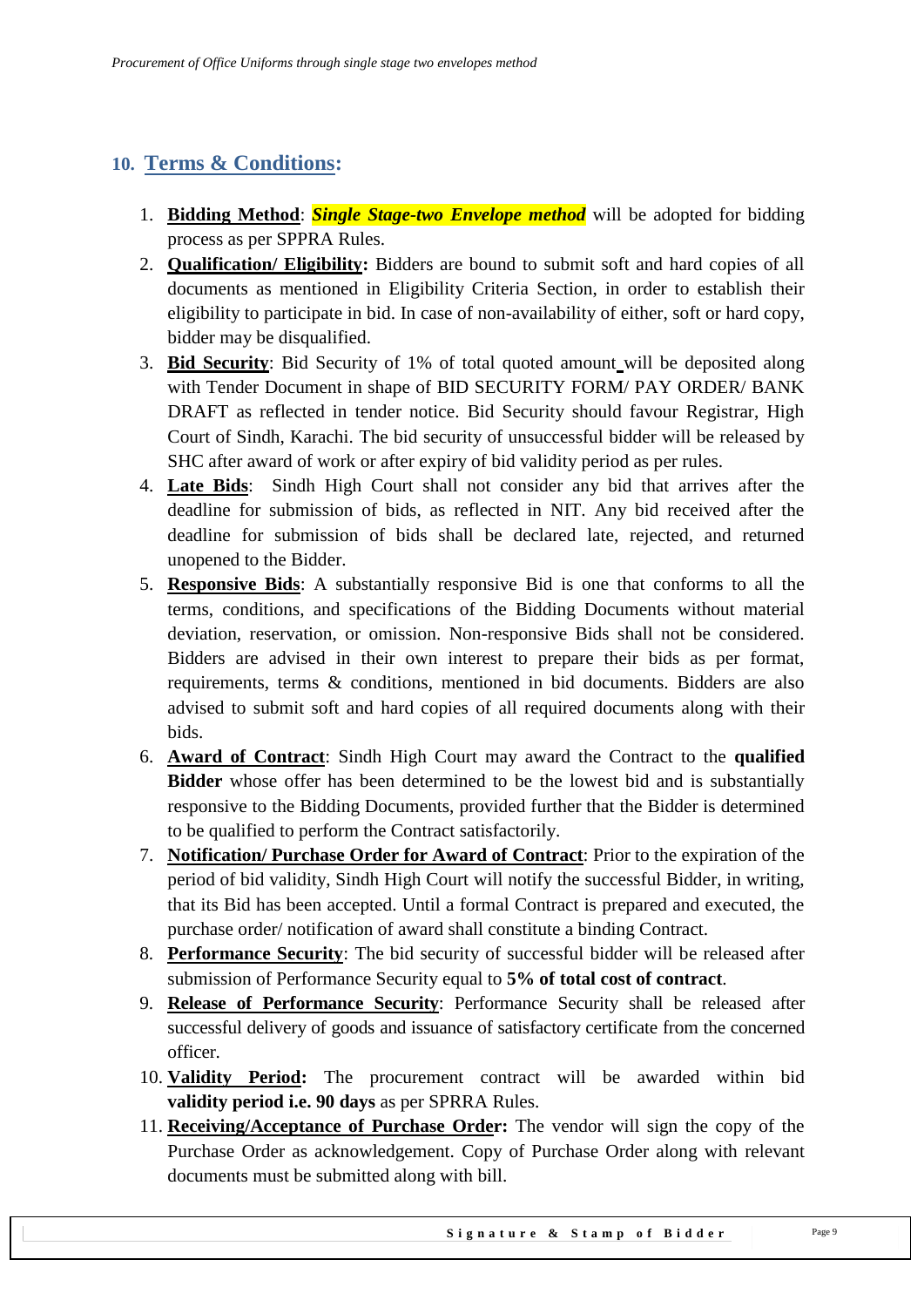- 12. **Delivery Mechanism**: Successful bidder shall deliver the goods within **thirty (30) calendar days** of issuance of Purchase Order. No request for extension in delivery date shall be considered.
- 13. **Delayed Delivery:** 1% penalty of the total amount will be imposed per day for which the company/firm/agency failed to deliver within the delivery/execution period.
- 14. **Inspection:** Physical inspection will be carried out by the Building Supervisor of this Court. Ordered material is subject to final inspection at the time of delivery.
- 15. **Quantity Delivered:** Competent Authority reserves the right to increase/decrease the quantity as per requirement and availability of funds, as per rules.
- 16. **Payment Term:** Payment shall not be made in advance before making delivery. Payment shall be issued by the office of A.G Sindh and cheque will be handed over to bidder (s) or his authorized representative (s).
- 17. **Condition of Goods**: All items must meet in all respects with the sample/specifications  $\&$  conditions of the Order and must be in good condition  $\&$ conform to the best industrial quality standards; otherwise they will be liable to be rejected as per rules.
- 18. **Rejection of Goods:** We reserve the right to cancel any or all the items if material is not in accordance with our specification or if the delivery is delayed.
- 19. **Disclosure of Confidential Script/Material:** All rights reserve with the SHC and no information either in written/electronic media/copying form should be disseminated without the permission of the authority.
- 20. **Resolution of Differences:** In case of any difference or dispute arises between the parties, the same shall be dealt with as per rules.
- 21. **Rules, Regulations & Policies:** All rules, regulations and policies will be governed in accordance to the SPPRA.
- 22. **Mistakes in Calculation:** The contractor/ supplier will be liable for any mistakes in calculation of price/ rate and amount and shall be liable to suffer the loss arises at any stage of contract, due to mistakes in calculation or tax rates.
- 23. **Government tax(es), levi(es) and charges(s)**: All Government taxes (including Income tax and stamp duty), levies and charges will be charged as per rules. Bidder should keep them updated regarding taxation issues in consultation with the relevant tax regulatory authorities.
- 24. **Stamp Duty**: Stamp duty will be levied as per rules. All matters of stamp duty shall be dealt with by the budget branch and A.G Sindh.
- 25. **Alternative Bids**: Alternative bids shall not be considered and complete tender shall be rejected being non-responsive.
- 26. **Cost of Bidding**: Tender documents can be downloaded free of cost. However, the Bidder shall bear all costs associated with the preparation and submission of its bid, and Sindh High Court shall not be responsible or liable for those costs, regardless of the conduct or outcome of the bidding process.
- 27. **Rights of Sindh High Court**: Sindh High Court reserves the right to accept or reject any bid, and to annul the bidding process and reject all bids at any time prior to contract award, without thereby incurring any liability to Bidders.